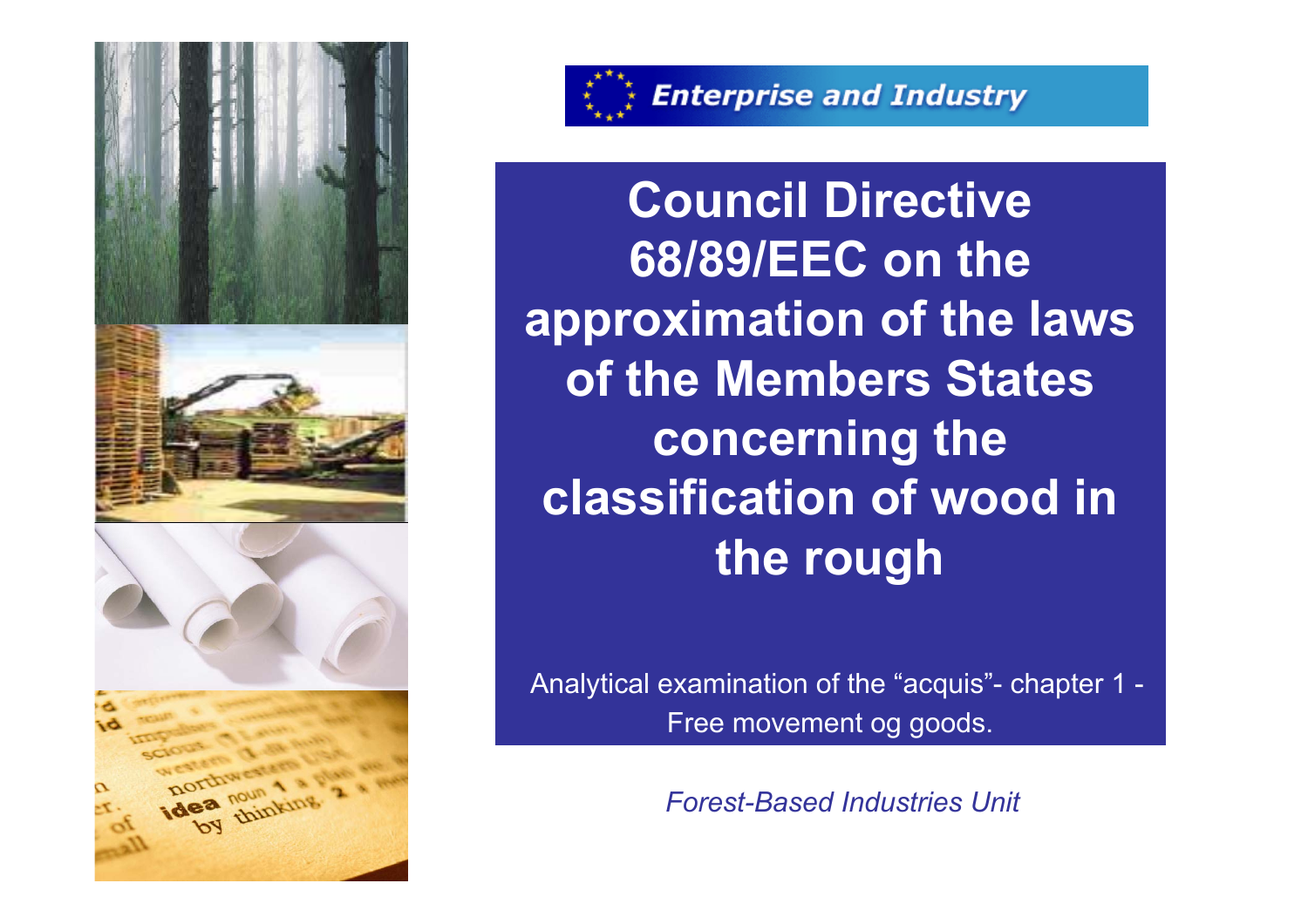

## **Directive 68/89/EEC**

¾Sets rules for the classification and measurement of wood in therough to be applied to wood marketed as "EEC classified" within the Community.

¾Wood in the rough must not be marketed within the Community as "EEC classified" unless it corresponds to one of the classifications provided by the Directive.



¾"Wood in the rough" is defined as felled timber with the top and branches cut away, whether or not stripped of its bark, cross-cut or cleft.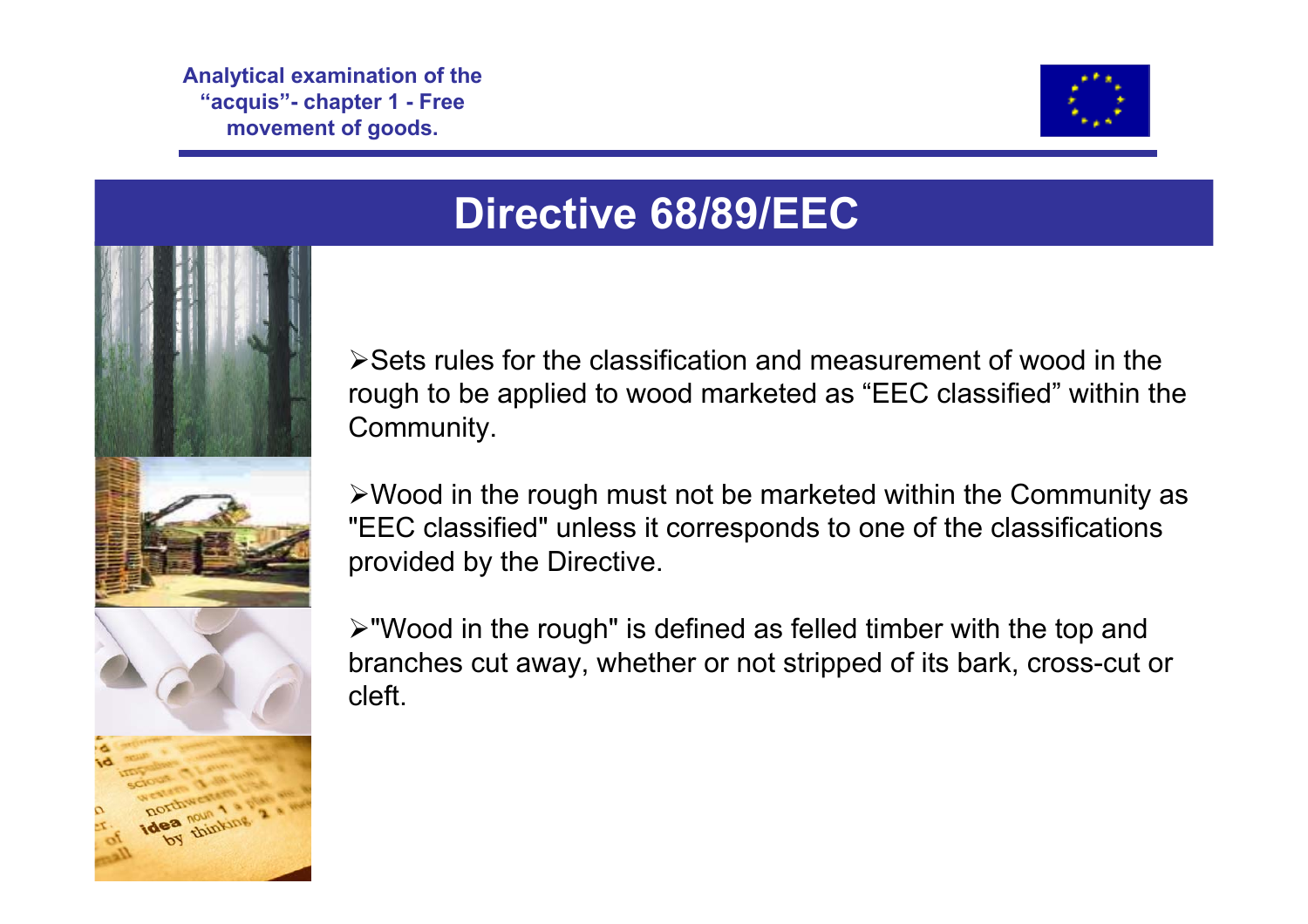





 $\triangleright$ The Directive includes criteria for the classification by dimensions and by quality.

¾Article 4 of the Directive states that a Member State may make the use of the classifications provided for in this Directive compulsory for the marketing of part or all of its own production of wood in the rough.



¾Article 6 states that Member States shall repeal all provisions which require wood in the rough coming from another Member State to be classified.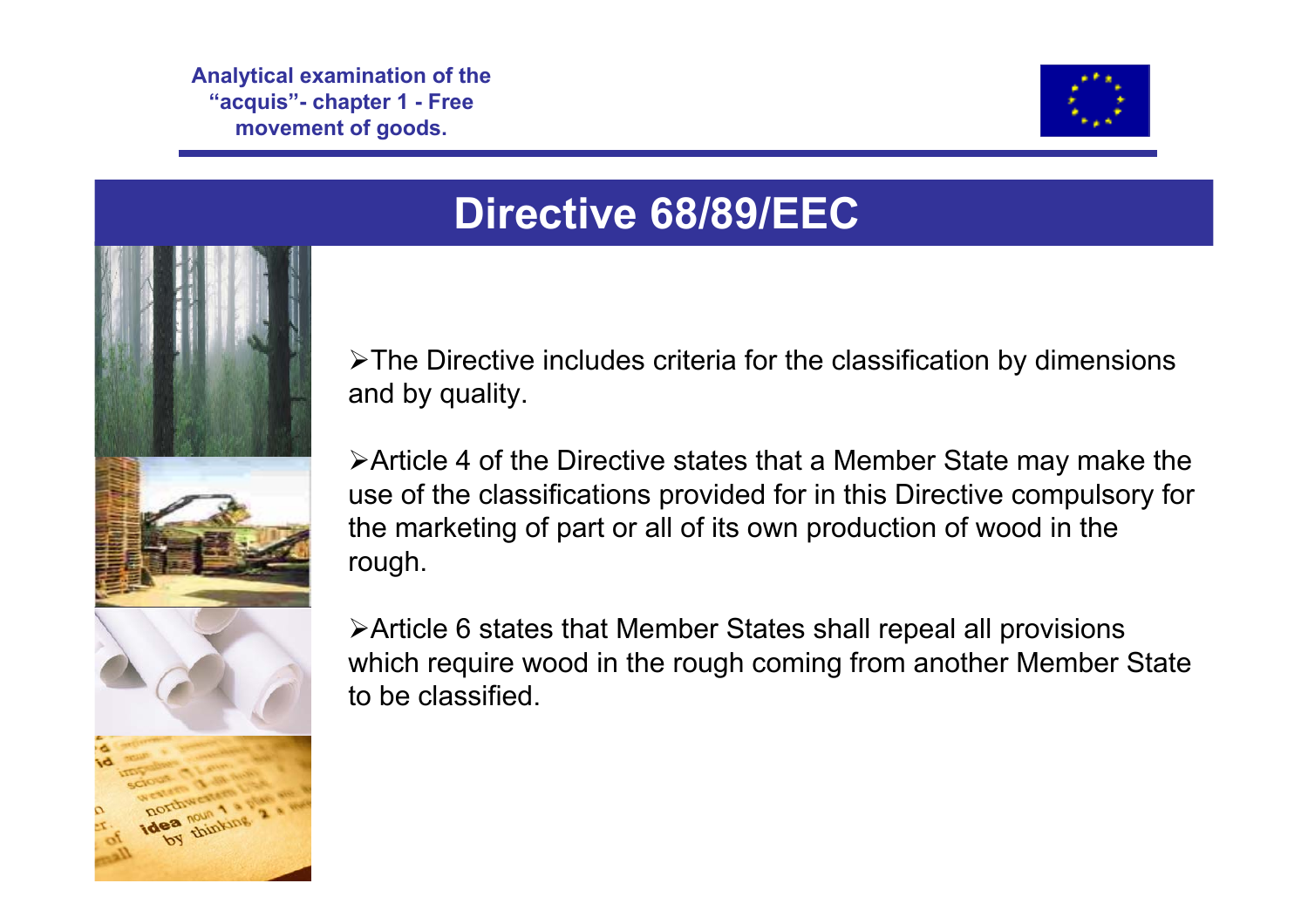

### **Directive 68/89/EEC**



 $\triangleright$  Since the adoption of the Directive, several CEN standards on the classification of round wood, based on methods used in the forestry sector today, have been adopted.

¾Harmonisation of measurement and quality classifications of wood in the rough can be therefore achieved through the application of CEN standards.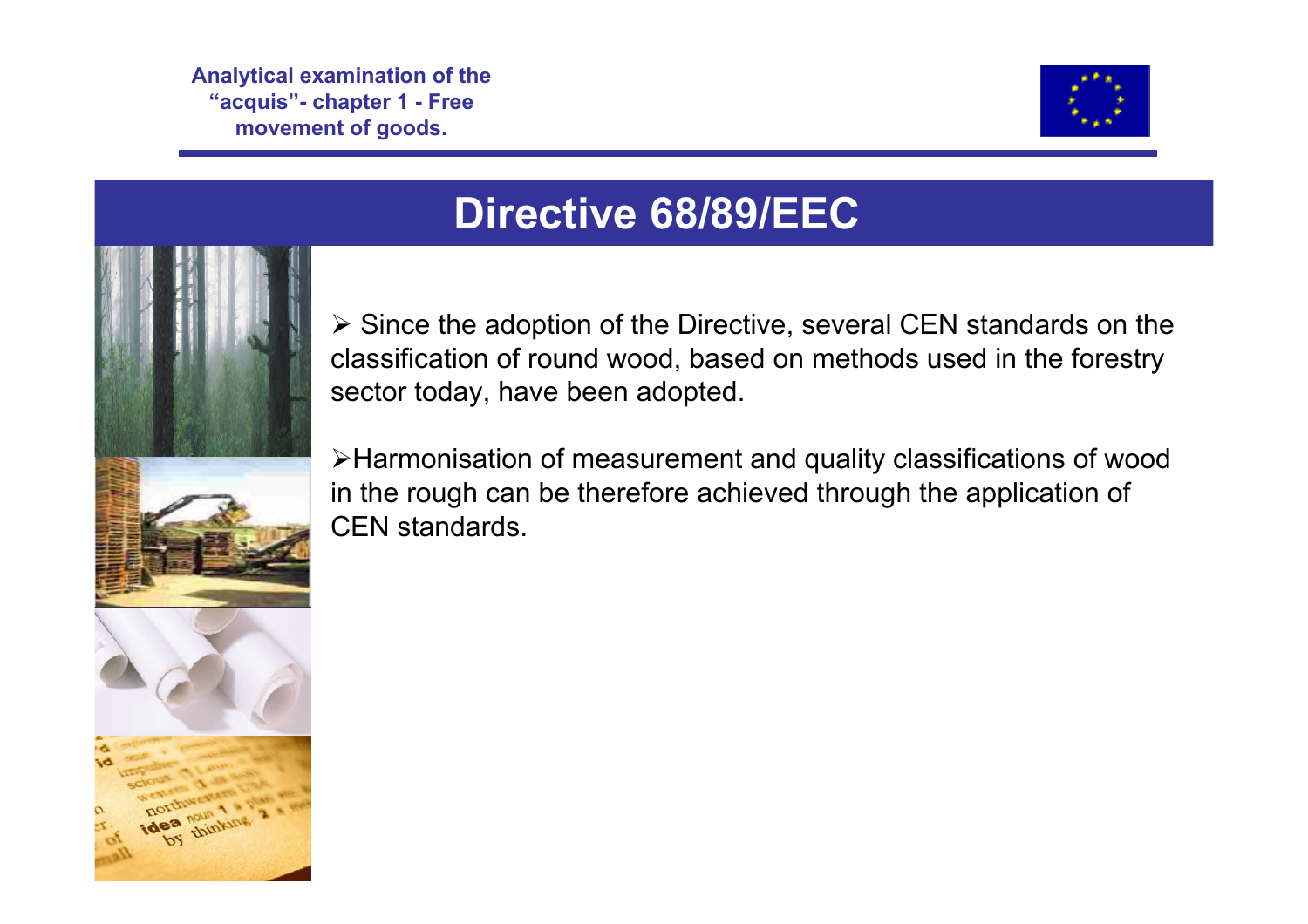#### **Standing Formula** Committee Committee Committee Committee Committee Committee Committee Committee Committee Commi<br>Standard Committee Committee Committee Committee Committee Committee Committee Committee Committee Committe **2018**<br>Provement of a **Analytical examination of the "acquis"- chapter 1 - Free movement of goods.**

64



| <b>Standard reference</b> | <b>Title</b>                                                                                          |
|---------------------------|-------------------------------------------------------------------------------------------------------|
| EN 1310:1997              | Round and sawn timber - Method of measurement of features                                             |
| EN 1315-1:1997            | Dimensional classification - Part 1: Hardwood round timber                                            |
| EN 1315-2:1997            | Dimensional classification - Part 2: Softwood round timber                                            |
| EN 1316-1:1997            | Hardwood round timber - Qualitative classification - Part 1: Oak and beech                            |
| EN 1316-2:1997            | Hardwood round timber - Qualitative classification - Part 2: Poplar                                   |
| EN 1316-3:1997            | Hardwood round timber - Qualitative classification - Part 3: Ash and maples and sycamore              |
| EN 13556:2003             | Round and sawn timber - Nomenclature of timbers used in Europe                                        |
| EN 844-1:1995             | Round and sawn timber - Terminology - Part 1: General terms common to round timber and sawn<br>timber |
| EN 844-2:1997             | Round and sawn timber - Terminology - Part 2: General terms relating to round timber                  |
| EN 844-5:1997             | Round and sawn timber - Terminology - Part 5: Terms relating to dimensions of round timber            |
| ENV 1927-1:1998           | Qualitative classification of softwood round timber - Part 1: Spruces and firs                        |
| ENV 1927-2:1998           | Qualitative classification of softwood round timber - Part 2: Pines                                   |
| ENV 1927-3:1998           | Qualitative classification of softwood round timber - Part 3: Larches and douglas firs                |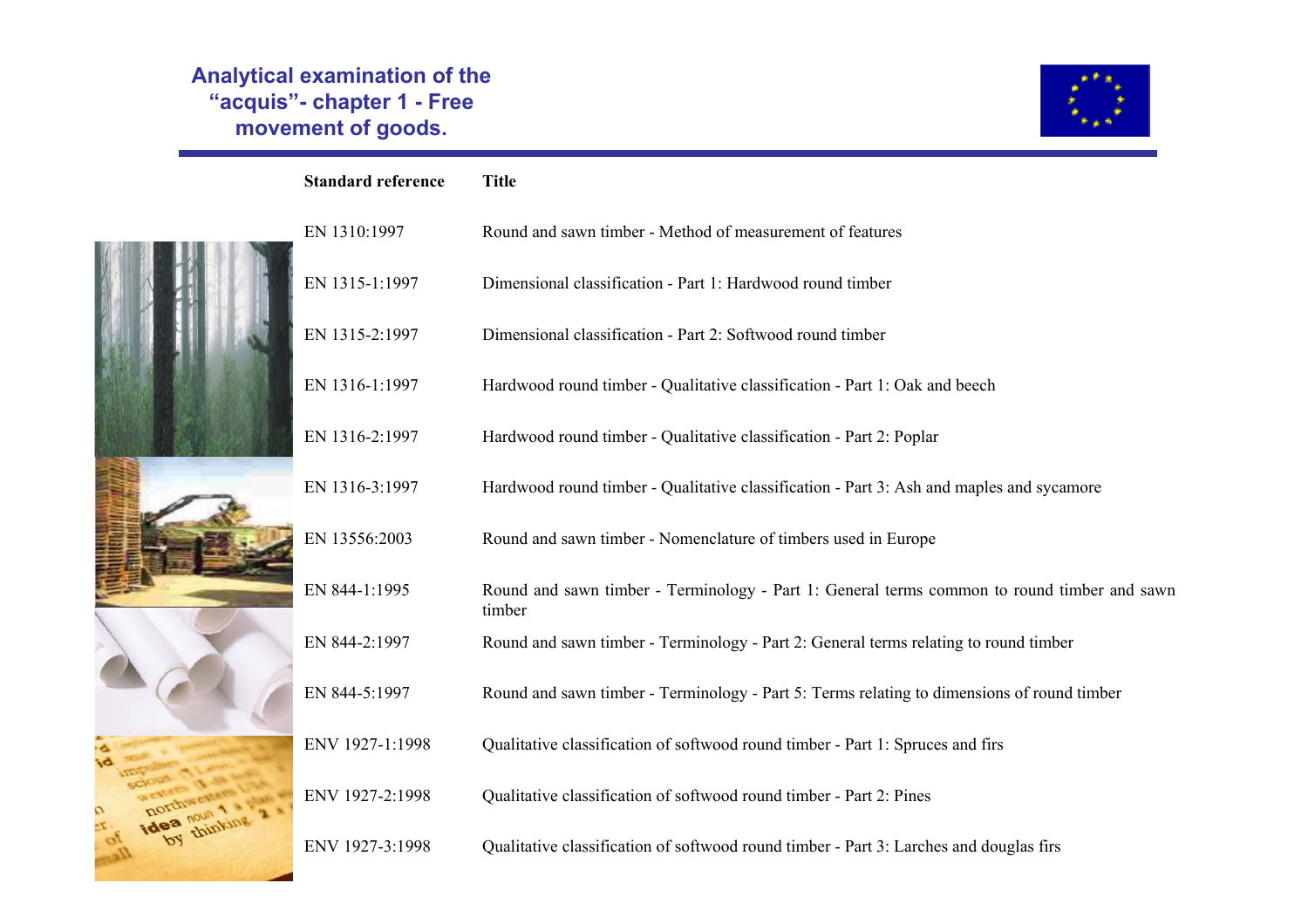



thinking.

### The work is still under way on the following CEN standard:

**Project ref.: prEN 1309-2**

**Round and sawn timber - Method of measurement of dimensions - Part 2: Round timber - Requirements for measurement and volume calculation rules** 

**Current status:Unde Approva**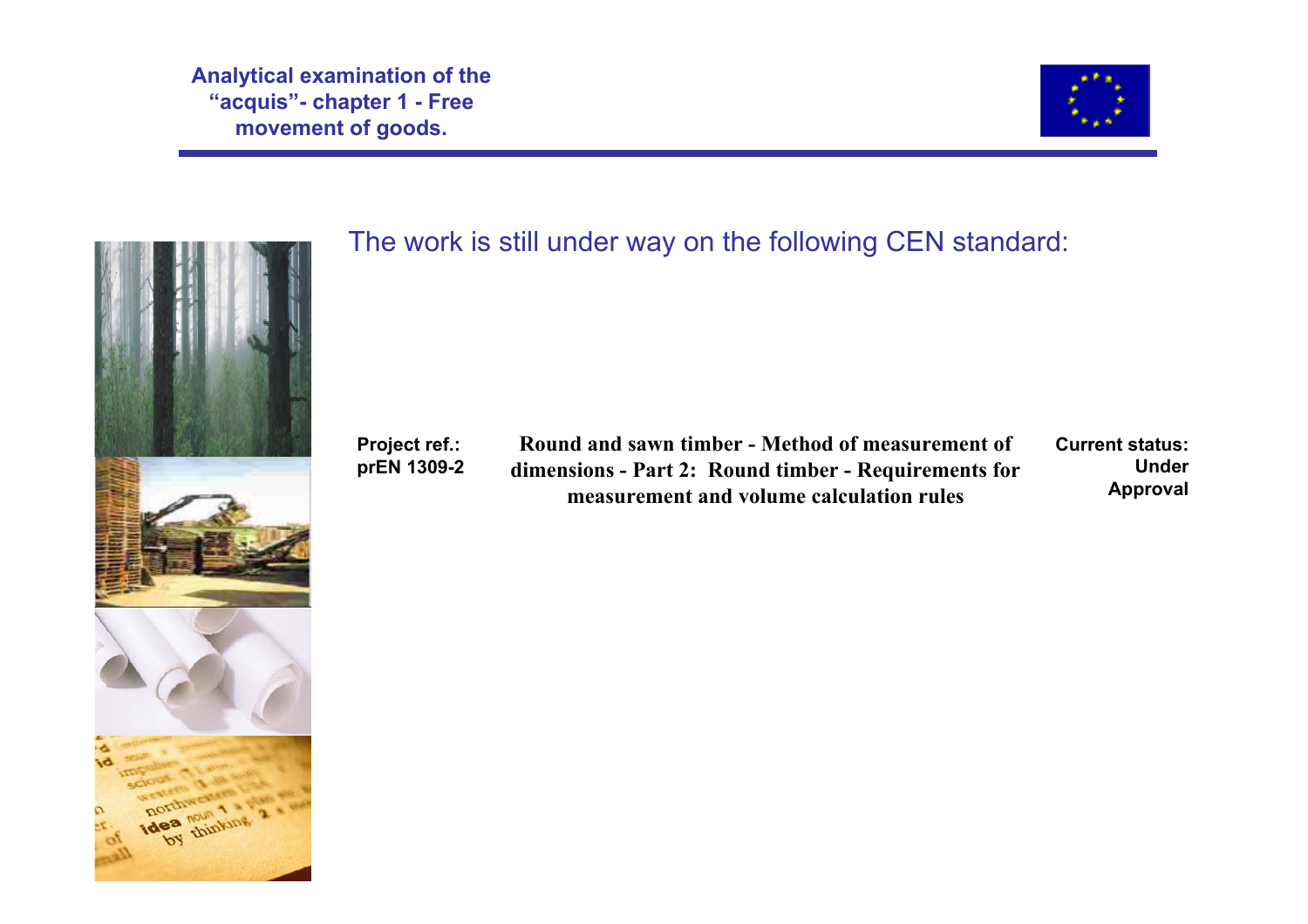

## **Directive 68/89/EEC**



¾ In the framework of "Better Regulation" DG Enterprise and Industry has sent a questionnaire to Member States and Industry Federations.

 $\triangleright$ The objectives of the questionnaire are to assess the implementation of the Directive and the consequences of a possible repeal.